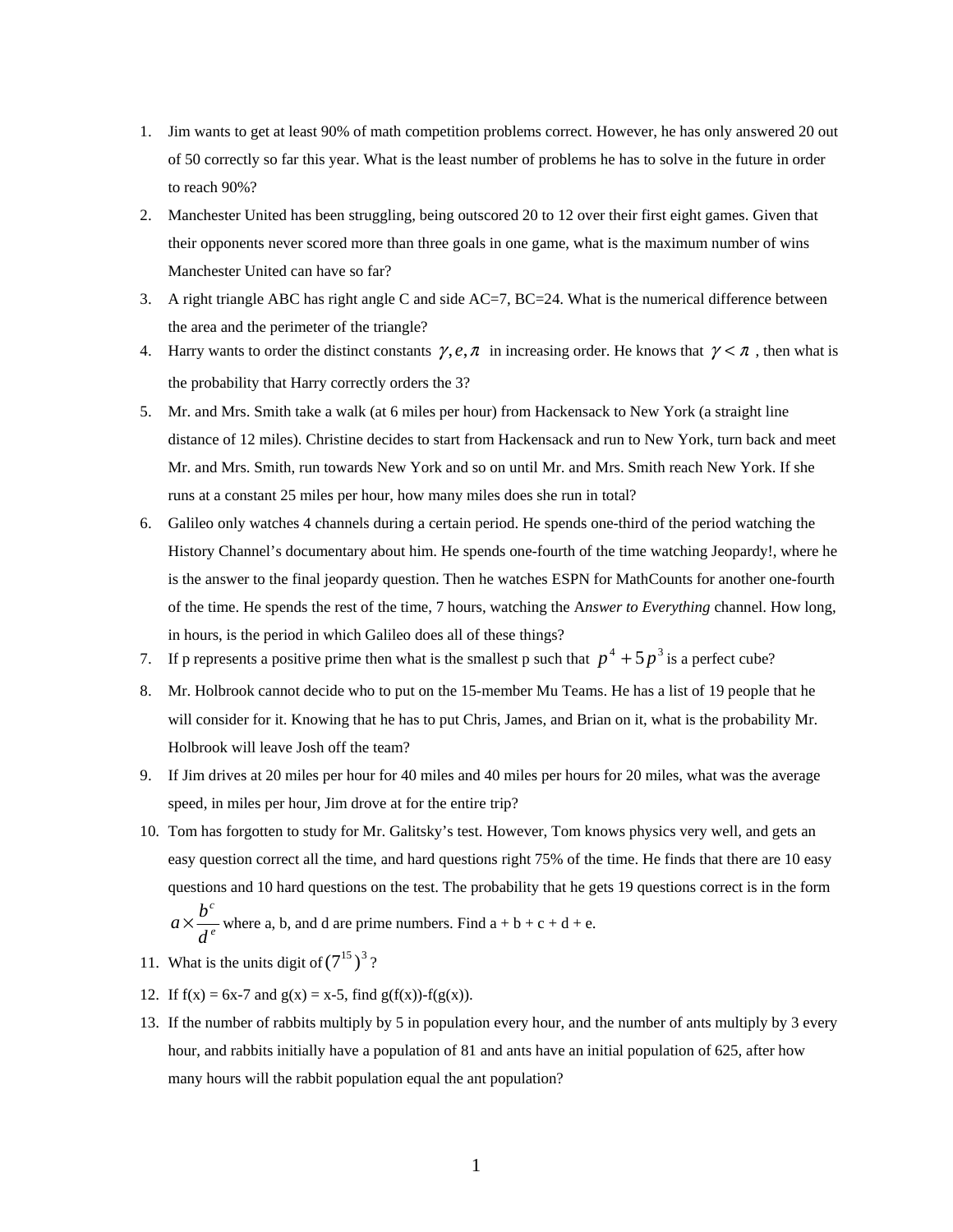14. How many zeros does  $\frac{20!}{4 \times 5!}$ 30!  $\frac{\sqrt{31}}{1}$  end in?

15. Ben, Brian, Chang, Eugene, and Michael are either ducks or geese. Ducks' statements are always false, while geese's statements are always true:

> Ben says Brian is a goose Chang says Eugene is a duck Michael says that Ben is not a duck Brian says Chang is not a goose Eugene says Michael and Ben are different animals.

How many ducks are there in this group?

- 16. In order to decide where he is moving, Dr. Early plays a coin game against himself. If he gets the sequence THH first, he moves to Austin. If he gets the sequence HHH first, he moves to Tacoma. What is his chance of moving to Tacoma? (T represents tails and H represents heads)
- 17. Pyramid ABCDE has square base ABCD and edges AE, BE, CE, DE of equal length. If AB is 10 centimeters and the height of the pyramid is 10 centimeters, then compute the fourth root of the product of all edges of the pyramid. Express your answer in the form  $a\sqrt{b}$  where b is not divisible by a perfect square.
- 18. We have 4 girls and 3 boys (all distinguishable) that wish to be seated in a 7-seat row at the movie theater. What is the probability that the two people at each end of the row were both boys or both girls? (Express your answer as a common fraction in lowest terms)
- 19. I have a paper plate with radius 9 cm which has a hole of radius 5 cm cut out of the center of it. I accidentally drop a coin with radius 2 cm that will randomly land somewhere on the plate (all of the coin is on the plate). What is the probability that it will drop in the hole completely (all of the coin is within the hole)?
- 20. Six problems (numbers 1 through 6) are given to students for a math test. A student can score 0, 1, 2 or 3 points for each problem. Compute the number of ways 15 points can be scored.
- 21. The polynomial  $3x^2-2x-2$  has roots p,q. what is the value of  $\frac{1}{p} + \frac{1}{q}$  $\frac{1}{-} + \frac{1}{-}$  ?
- 22. Professor Stevens wants to arrange the desks in his room. If he makes three rows with an equal numbers of desks, he has 1 desk left over. If he arranges the desks in 5 rows of equal numbers of desks, he has 3 desks left over. If he arranges the desks in 7 rows, he also has 1 desk left over. How many desks are there in the Professors room, given that he has less than 105 desks?
- 23. Geo draws two concentric circles with distinct radii. Then, he draws a chord on the larger circle so that the chord is tangent to the smaller circle. If the chord has length 14, then what is the area, in terms of  $\pi$  inside the larger circle but outside the smaller circle?
- 24. The River Styx flows along the line y=x. Starting from (0,0), Demeter can only move one unit in the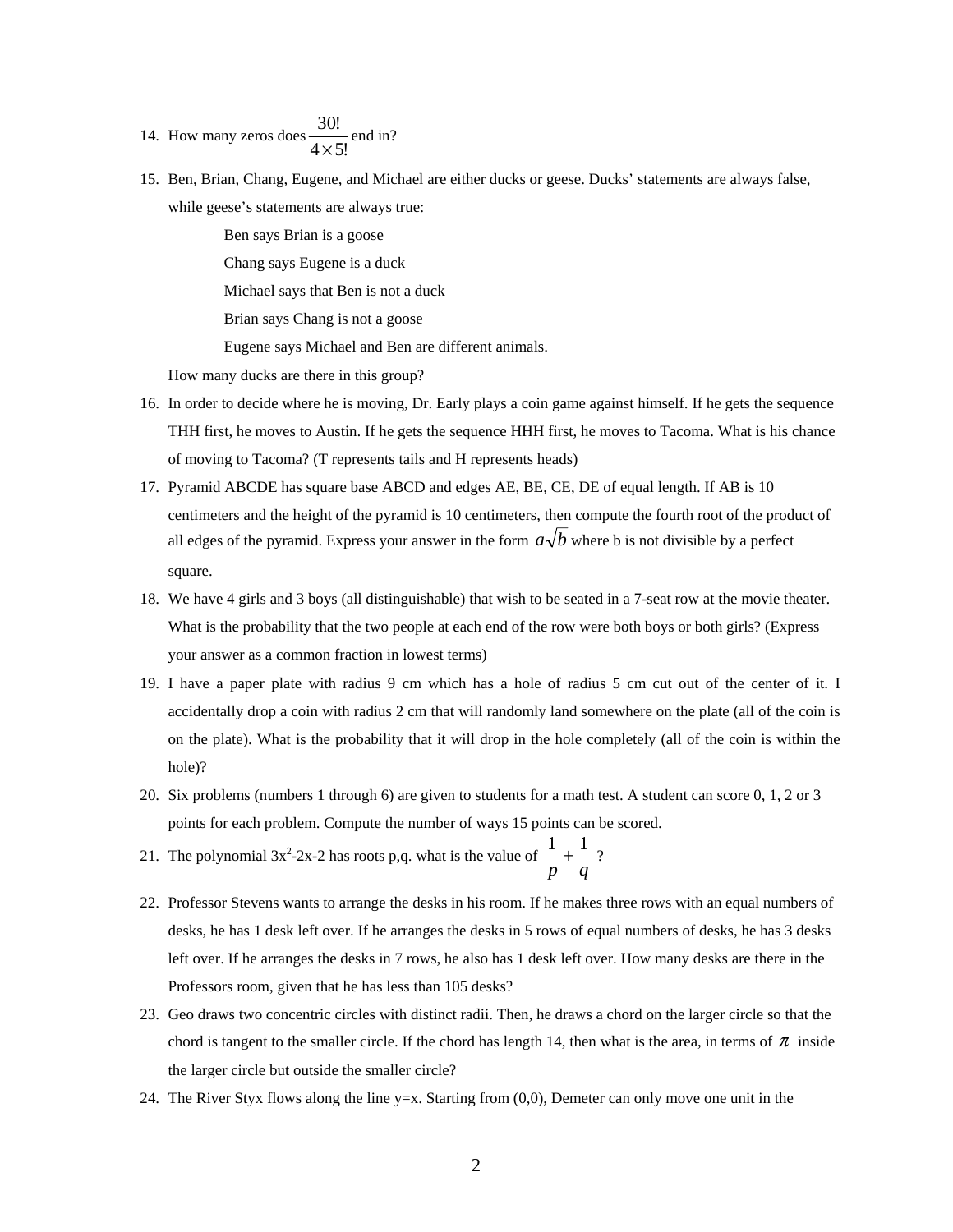positive x direction or the positive y direction. She does not want to cross the Styx (hitting the line  $y=x$ does not count as crossing) on her way to the point (3,3). How many paths can Demeter take?

- 25. What is the coefficient of  $x^{99}$  in the expansion of  $(x 1)(x 2)...(x 100)$  ?
- 26. The area of a circle circumscribed about a regular hexagon is  $2\pi$ . What is the area of the hexagon?
- 27. Mr. Holbrook has two watches with 12 hour cycles (8 o'clock could mean both 8 a.m. or 8 p.m.). One watch gains a minute per day and the other loses one and a half minutes per day. If Mr. Holbrook set them both on the correct time, how many days will it take before they both tell the correct time again?
- 28. From a horizontal distance of 50 meters, the angles of elevation to the top and bottom of the Colossus at Rhodes are 45 and 30 degrees respectively. If the height of the Colossus is in the form  $a \times (1 - \frac{\sqrt{b}}{2})$ *c*  $a \times (1 - \frac{\sqrt{b}}{\cdot}),$

where b is not a multiple of a square, compute  $a + b + c$ . (Assume the object is perpendicular to the ground)

- 29. Jason brings his basketball on a fishing trip. He accidentally drops the ball of radius 13 centimeters into the water. Luckily, the density of the ball is less than that of the water, so the top of the ball remains 8 centimeters above the surface of the water. What is the circumference, in terms of  $\pi$  centimeters, of the circle formed by the contact of the water surface with the ball?
- 30. Chang, Brian and Eugene run a 2000 meter race. Chang finishes 200 meters ahead of Brian, and Chang is 290 meters ahead of Eugene. If Brian and Eugene both continue at their previous average speed, how many meters in front of Eugene will Brian finish?
- 31. Bob needs a date for Senior Prom. He is too shy to ask anyone in person, so he decides to send 5 Instant Messages at the exact same time to ask five different girls. He has a  $\frac{1}{10}$ 9<br>
chance of being rejected by each
	- girl. If the probability that Bob will be in trouble, (either having no date or having more than 1 date), is in the form  $\frac{n}{n}$ *m* , what is n - m?
- 32. What is the area of the region in the Cartesian Plane that contains points  $(x,y)$  such that  $|x| + |y| + |x + y| \le 2$ ?
- 33. In order to celebrate graduation year, Christine has decided to create a convex 2006-gon (a polygon with 2006 sides). Then, she picks a vertex, and draws lines connecting it to all vertices. How many nondegenerate regions (regions with area greater than 0) will she create by doing this?
- 34. FGHIJKLM is a cube with side length 1. P, Q, R, S, T, U are the midpoints of FI, FJ, JK, KL, LH, HI respectively. Compute the area of the hexagon PQRSTU .

35. Given that 
$$
K = 1 + \frac{1}{2 + \frac{1}{K}}
$$
 (K>0), and that K is expressible in the form  $\frac{a + \sqrt{b}}{c}$  where a, b, c are

integers (b is not the multiple of a perfect square), compute  $a + 4b + 2c$ .

36. Harry assigns an integer to each of the six faces of the cube. Then, he assigns a number to each of the eight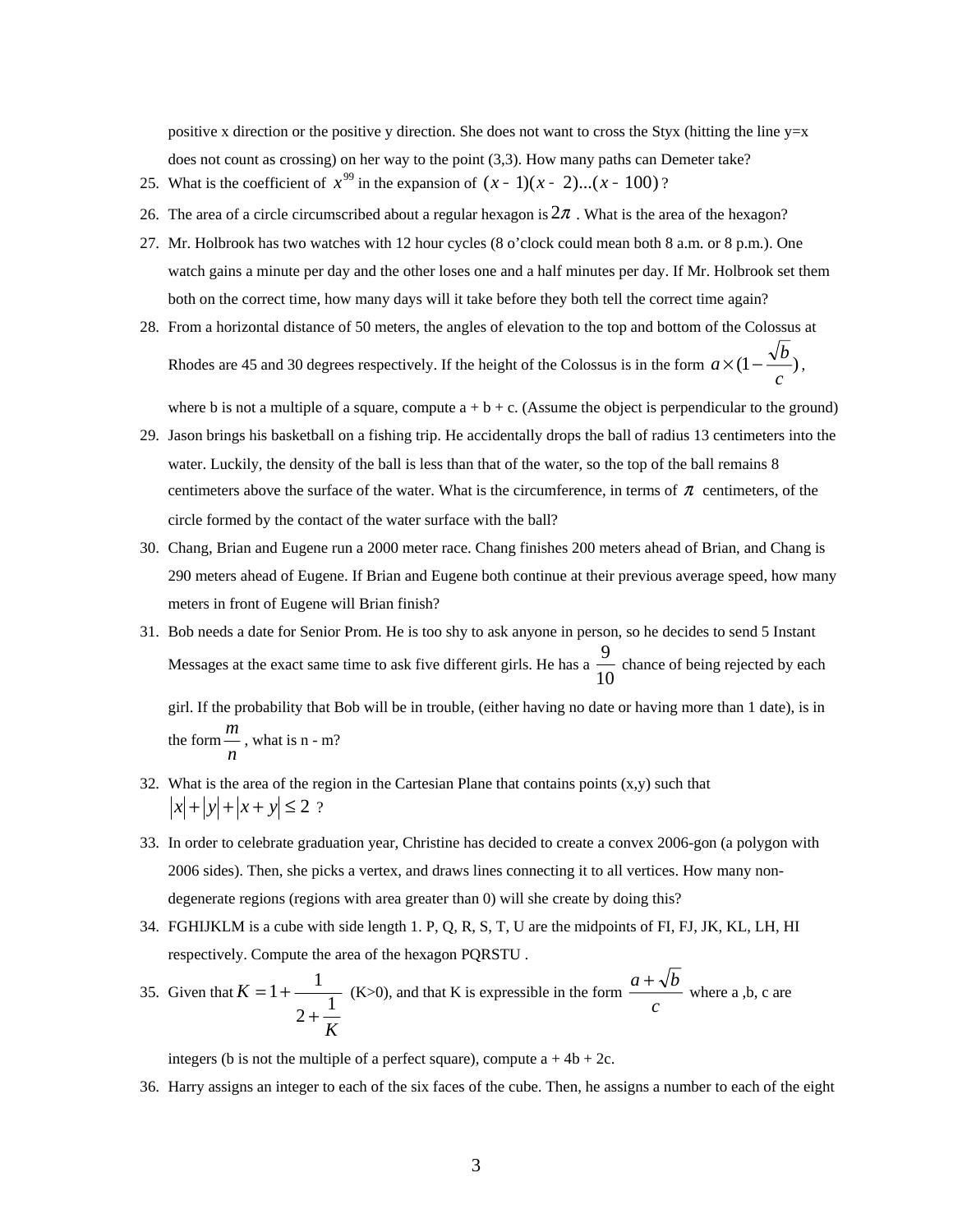vertices of the cube by adding the numbers of the faces that intersect at the vertex. Then, he adds up the eight vertex numbers. What is the largest number that is guaranteed to divide, that is to go into, this sum?

- 37. A rhombus has half the area of a square with the same side-length. What is the ratio of the long diagonal to the short diagonal in the rhombus? (Express the answer in the form  $a + \sqrt{b}$ )
- 38. Thermistocles is attempting to avoid ostracism. He is given 18 white balls and 6 black balls. He must divide them into three boxes, with at least one ball in each box. Then, he randomly selects one of the boxes and picks a ball from it. He only avoids ostracism if it is white. There is a most favorable and a least favorable distribution for Thermistocles. Compute the difference in probability of avoiding ostracism between the two distributions.
- 39. Archimedes loves circles. He randomly picks 2 points and then draws the chord between them. What is the probability the chord has length greater than the radius of the circle?
- 40. Joe decides to collect all 4 toys of distinct Star Wars characters. Every time he buys fries, he has an equal chance (25%) of collecting each one of four characters. What is the expected number of times (the expected value is just the inverse of the probability, so we expect to flip a coin twice to get a heads) he has to buy fries, expressed as a fraction in lowest terms, in order to collect all four characters?
- 41. Four spheres of radius 10 centimeters lie on a table, with their centers forming a square with four sides equal to 20 centimeters. If a fifth sphere, also of radius 10 centimeters, is to be placed on top of and touching the four spheres, what is the volume of the pyramid formed by the centers of the 5 spheres? (Express the answer as a fraction in simplest form with a radical in the numerator)
- 42. If  $x_n^2 x_{n-1}x_{n+1} = (-2)^n$  for  $n \ge 1$ , and  $x_0 = x_1 = 1$ , then compute  $x_3$ .
- 43. A triangle ABC has AB=5, BC=6, and CA=7. Let I be the point where the angle bisectors meet and M be the point where the angle bisector of A meets side BC. If *IA*  $\frac{MI}{IA}$  is in the form  $\frac{m}{n}$ *<sup>m</sup>* , where m and n are

integers, compute  $m + n$ .

- 44. New York and New Jersey are competing in a best-of-seven basketball series. The first team to win 4 games wins the series, and there are no ties. Given that the probability that NJ wins a game is 75%, and the probability that NJ wins in 6 games is expressible as  $\frac{a}{b}$  $\frac{a}{b}$  in lowest terms, determine the number of factors of  $a \times b$ .
- 45. Let  $A(x)$ ,  $S(x)$ ,  $T(x)$  be distinct polynomials of the form  $ax^2+bx+c$ . The ordered triple (a, b, c) is selected without replacement from {1,2,3}. Let the sum of the roots of each polynomial be denoted by *p* and the product of the roots by *q*. We then find the ordered pair (p,q) for each of the polynomials. The three coordinates form a triangle. Find the maximum possible sum of the co-ordinates of the centroid of the triangle (the centroid is where the three medians intersect and is the center of mass of the triangle).
- 46. Josh wants you to calculate the radii of his red snooker balls. He knows that fifteen of them can be fitted tightly (outer balls are tangent to the frame) into an equilateral triangular frame of side length 876